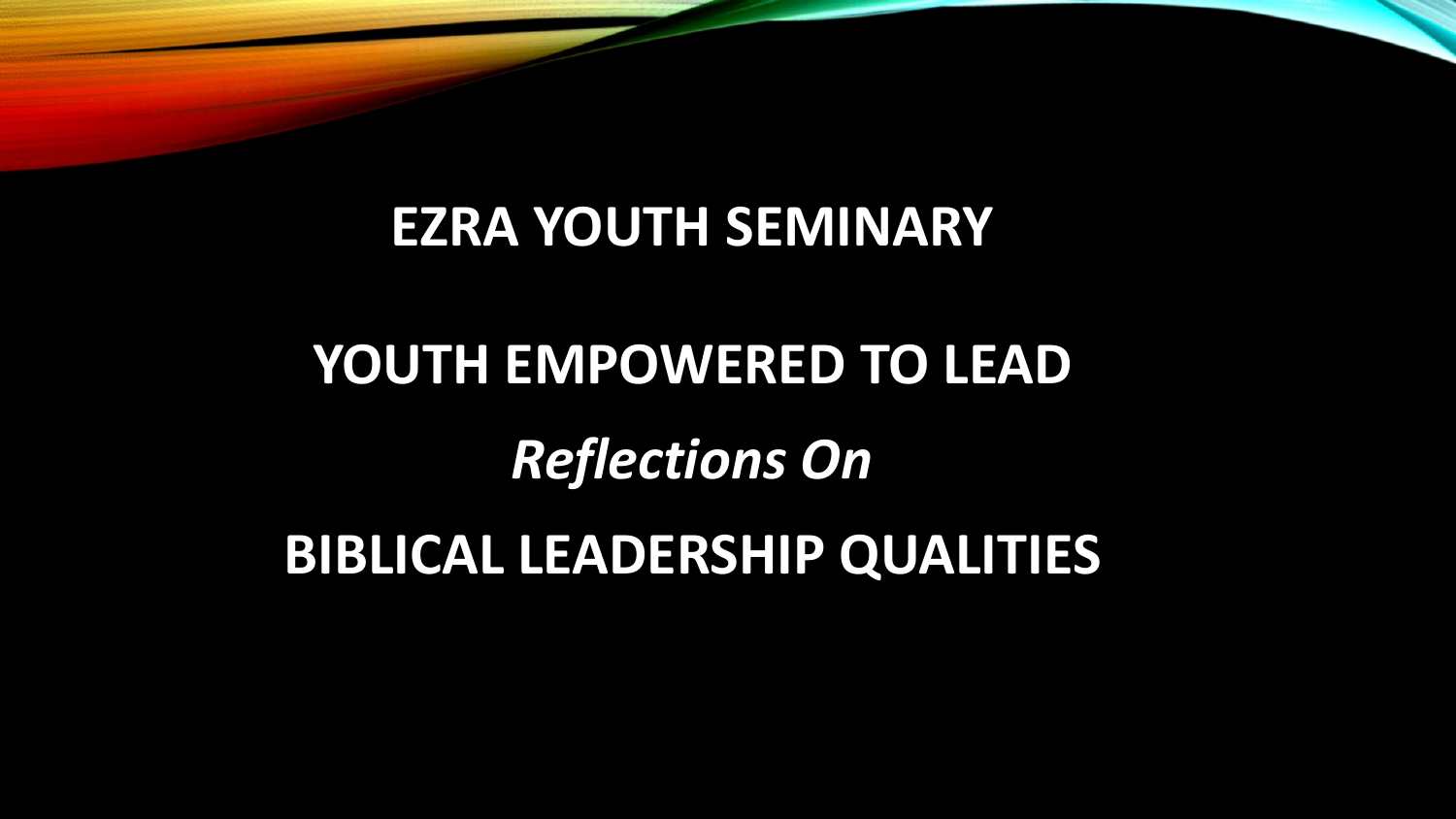## **Leadership Quality: VISION**

Bible Scriptures: Matthew 28:16-20 Empowering Reflection By: Kharlin Miles

"The vision God gave you is for you. He gave you that power for a reason. Now go make it happen."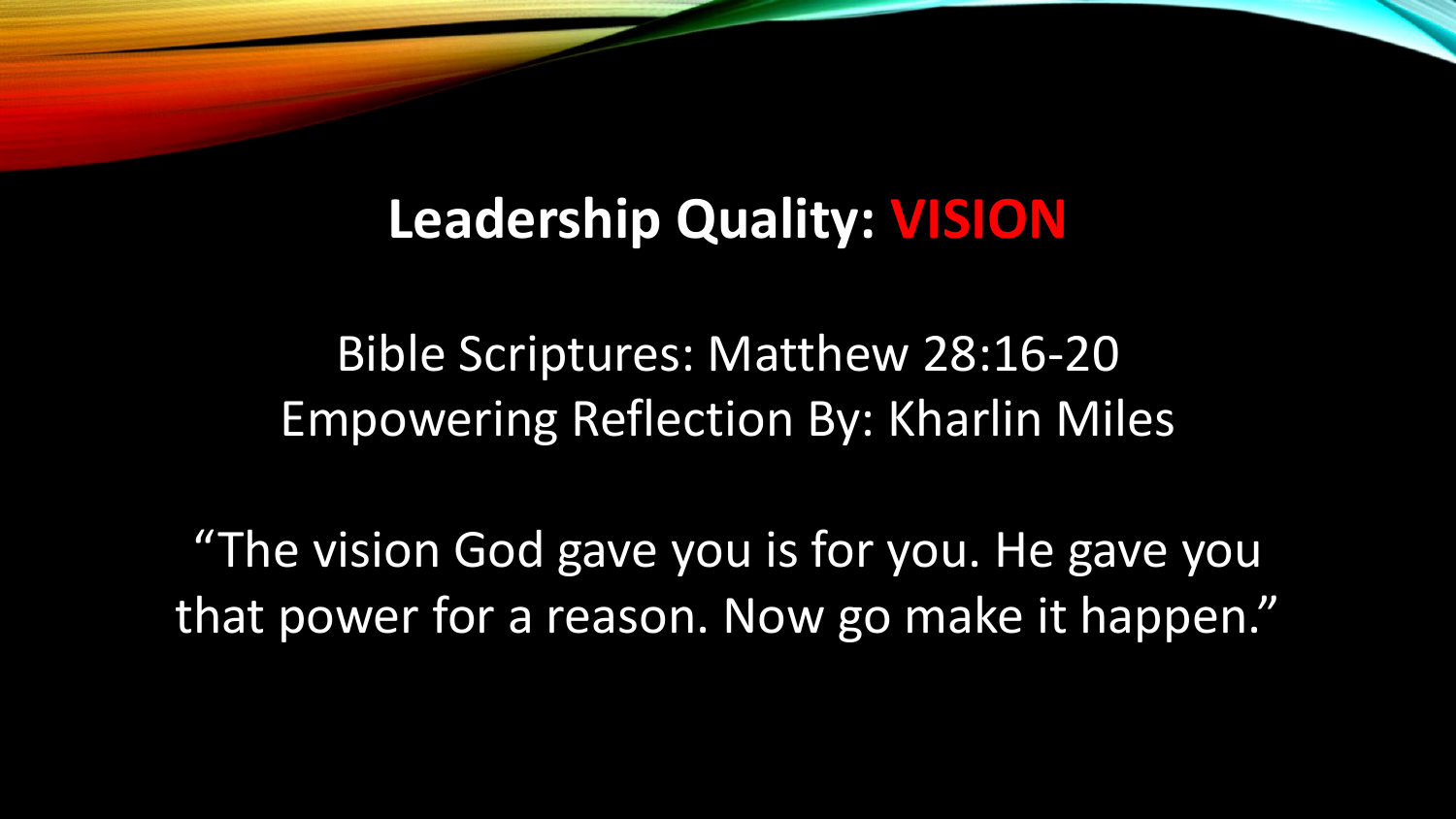## **Leadership Quality: PASSION**

Bible Scriptures: Colossians 3:1-17, 23-24 Empowering Reflection By: Dr. Josie Hoover

"Live out the purpose that God has for you, and you **WILL** live your life to the fullest potential."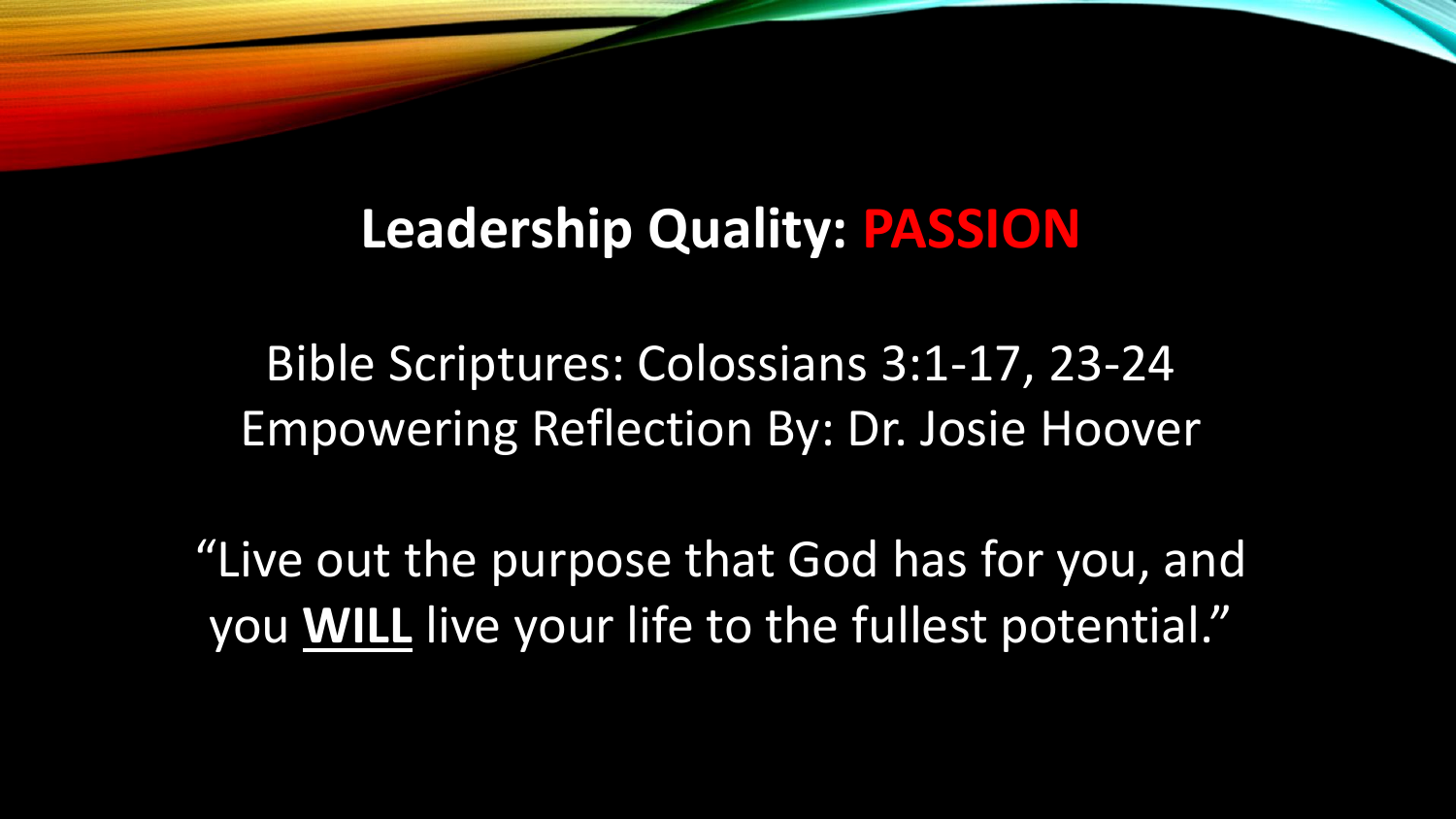## **Leadership Quality: CHARACTER**

Bible Scriptures: Daniel 6:3-26, 28 Empowering Reflection By: Rev. Mary Mim

"Be distinguished and excellent, without fault, allowing God to elevate. Pray always, looking to God for deliverance, peace, and prosperity."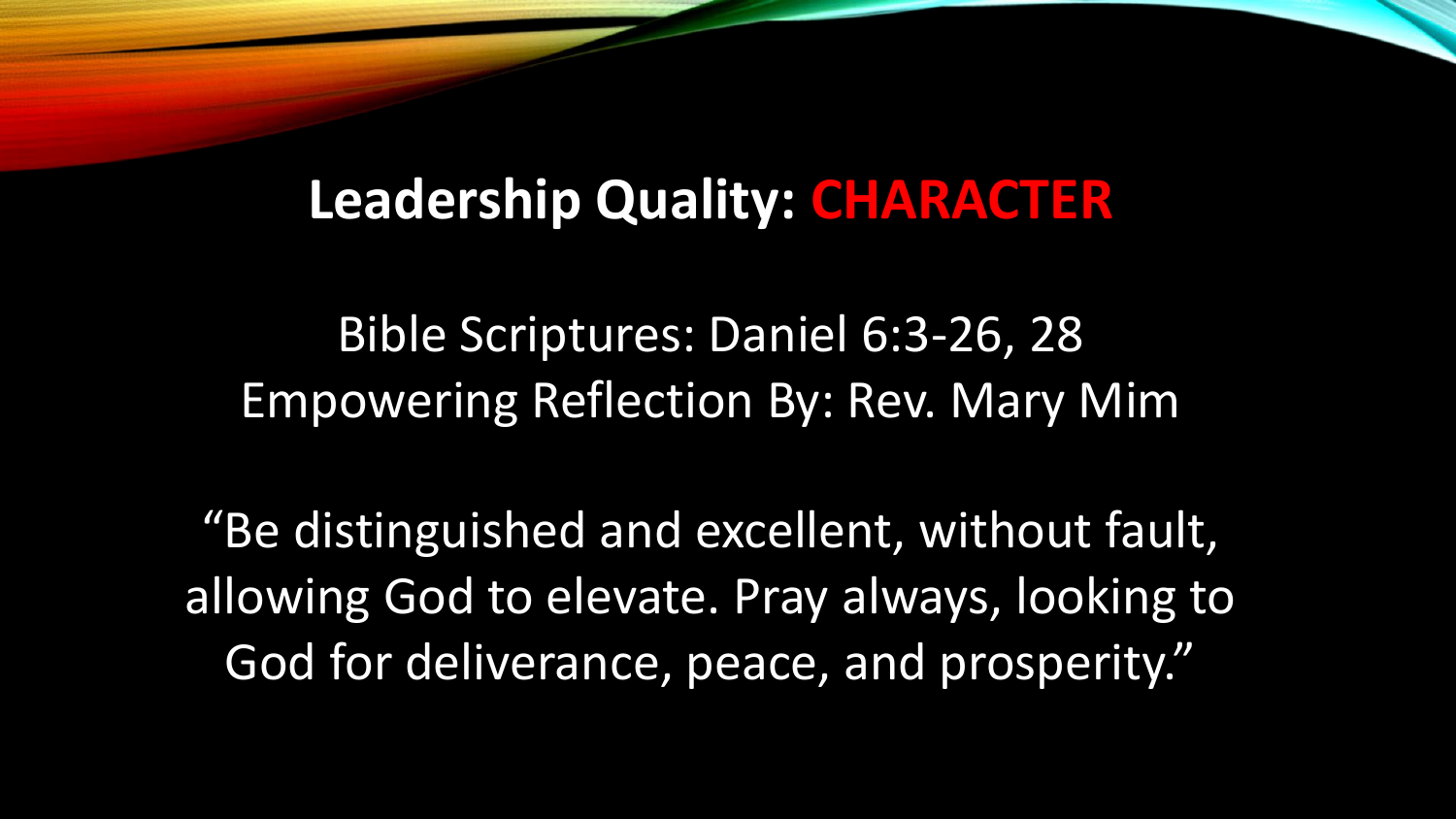# **Leadership Quality: LISTENING**

Bible Scriptures: Luke 2:41-52 Empowering Reflection By: Rev. William L. Hardison

"The action of LISTENING to the voice of God requires much more discipline than simply the passiveness of hearing!"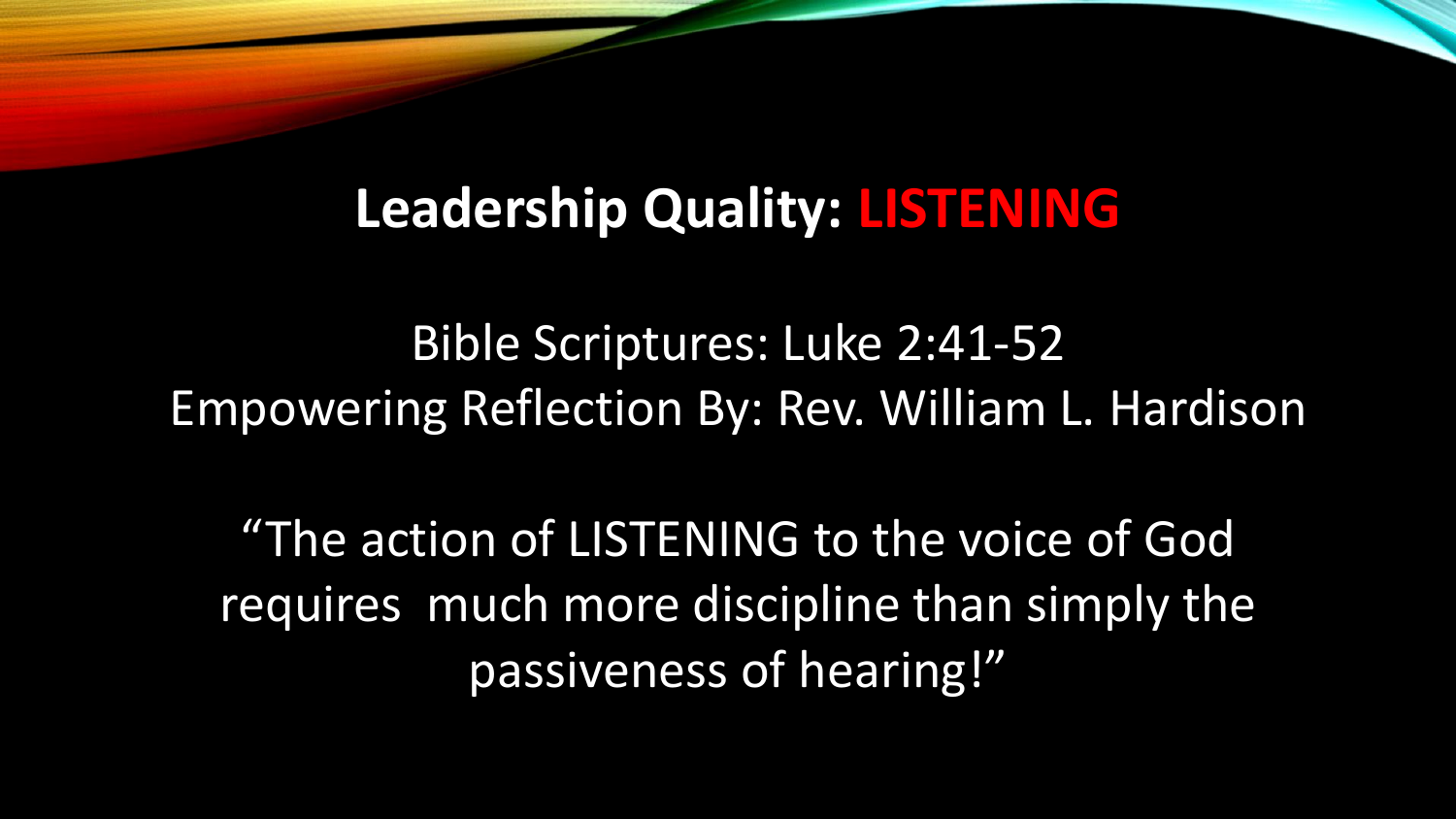# **Leadership Quality: GENEROSITY**

Bible Scriptures: 2 Corinthians 8:1-15 Empowering Reflection By: Aria Miles

"Spread a little happiness every day. You never know who might need it."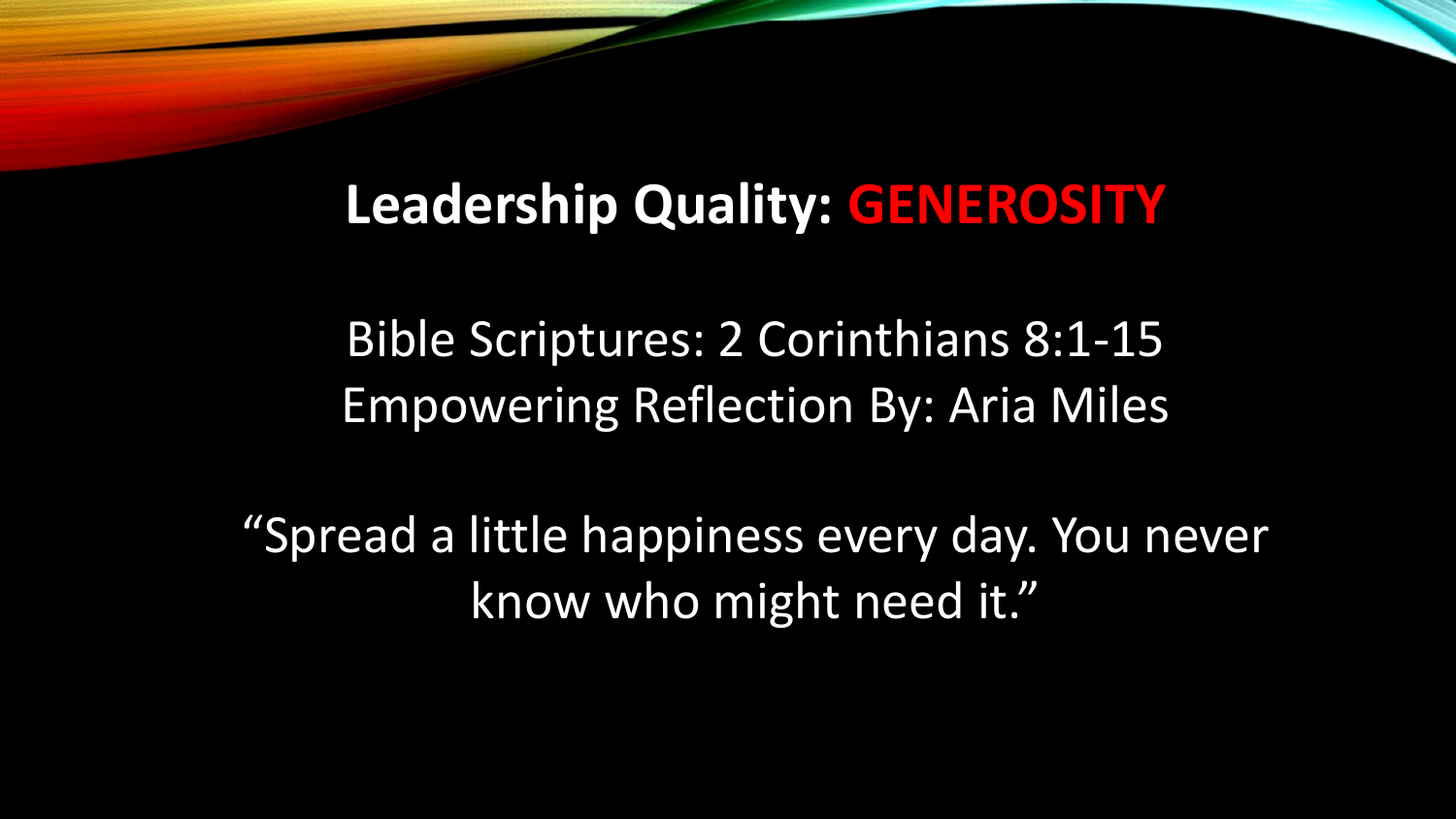## **Leadership Quality: PROBLEM SOLVING**

Bible Scriptures: Mark 5:21-34 Empowering Reflection By: R. Oliver

"Believe in your mission; let your principles be change adverse; and receive problems as opportunities versus barriers. Now, lead— Leader."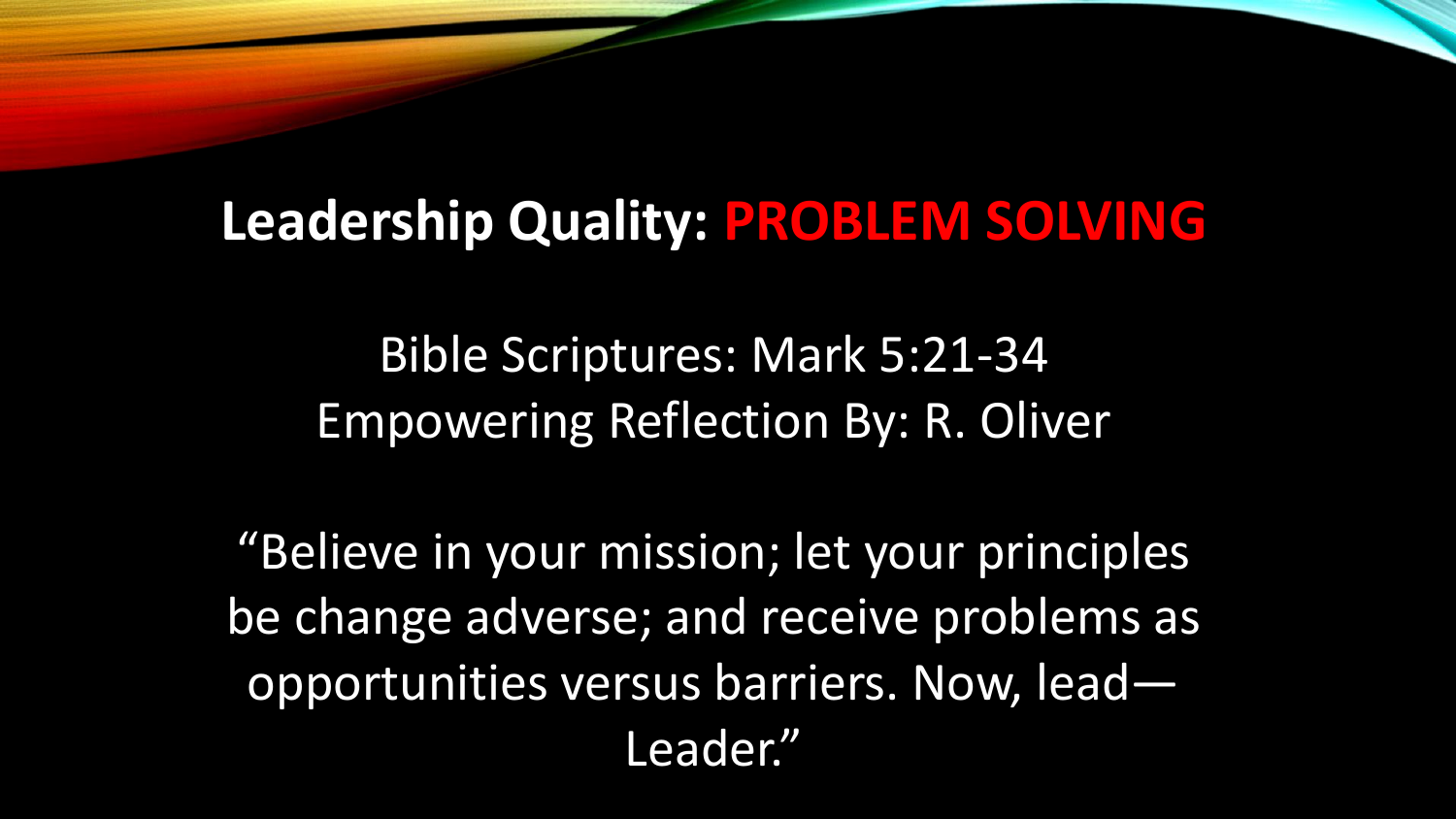#### **Leadership Quality: CHARACTER**

Bible Scriptures: Matthew 2:1-18 Empowering Reflection By: Floriane Beyegue

"Character = Actions. Christians are called to love others and inspire discipleship. How does your character align with your actions?"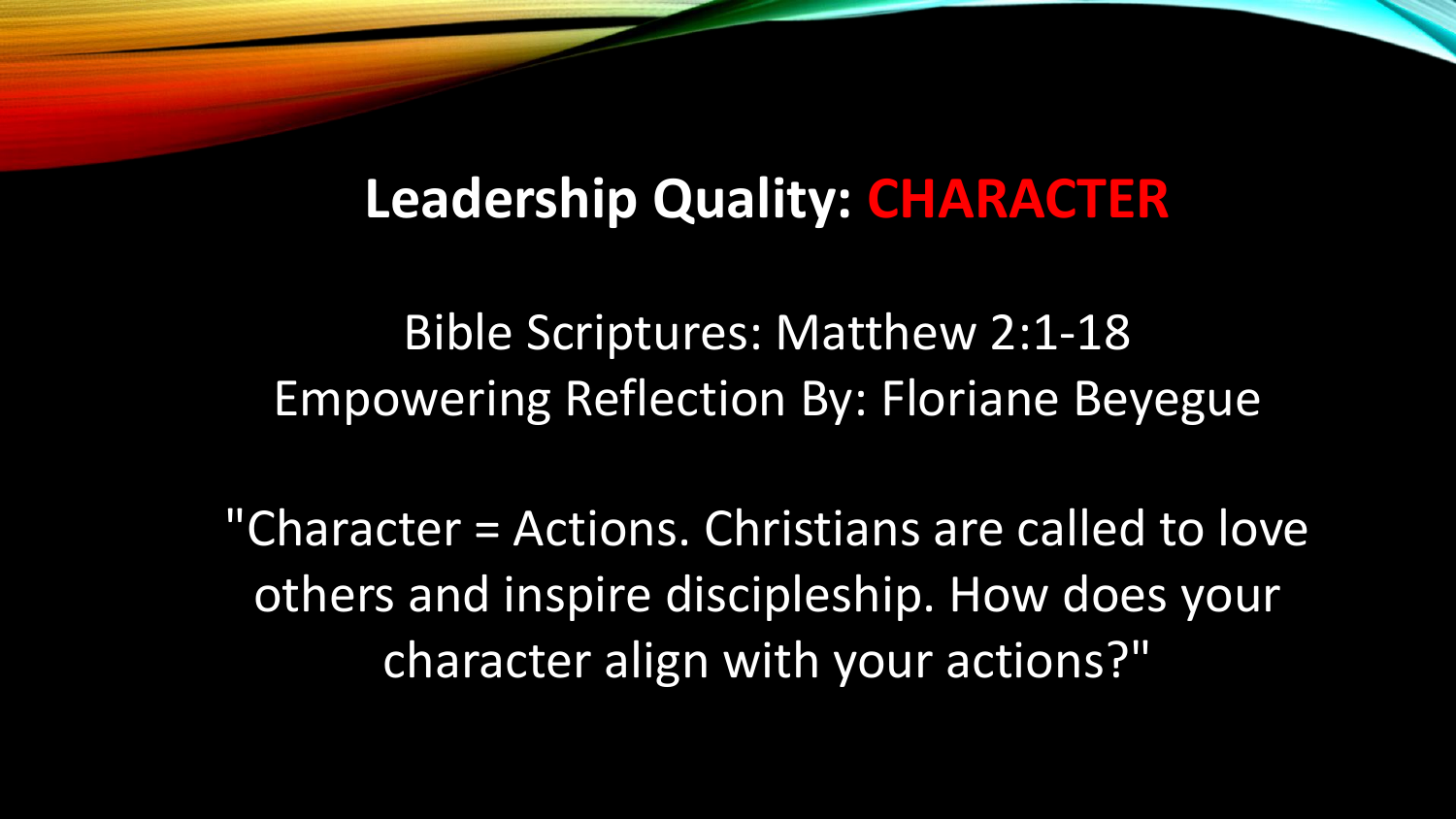## **Leadership Quality: COMMUNICATION**

Bible Scriptures: Ezra 6:1-18 Empowering Reflection By: Tonya Miles

"Communicate (speak, write, act) in a way so your message will be well received and have a lasting, positive impact."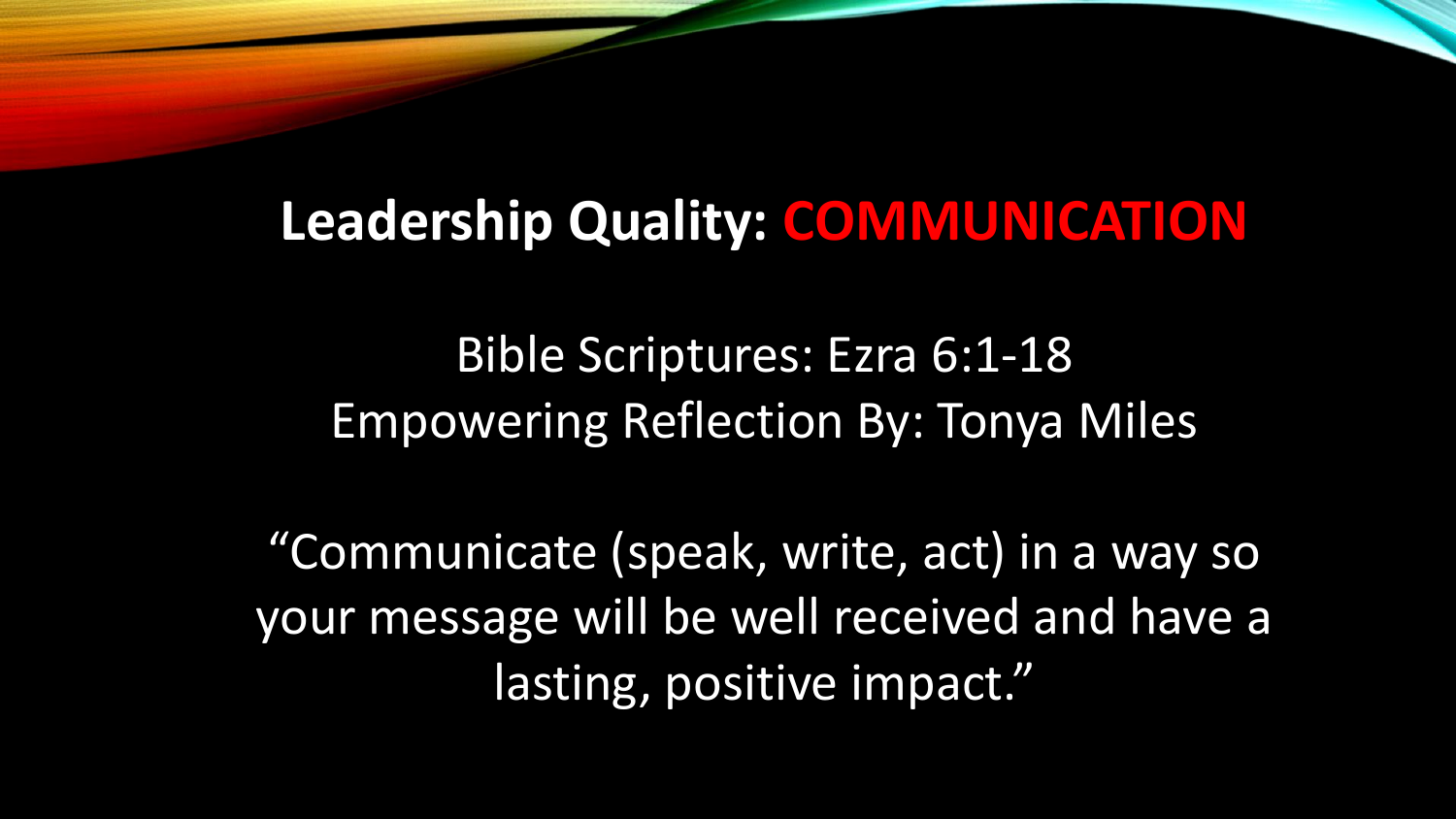# **Leadership Quality: LISTENING**

Bible Scriptures: 1 Samuel 3:1-21 Empowering Reflection By: Trisha Mouzon

"A great leader is an excellent listener and demonstrates respect to one another, even when you don't share the same points of view!"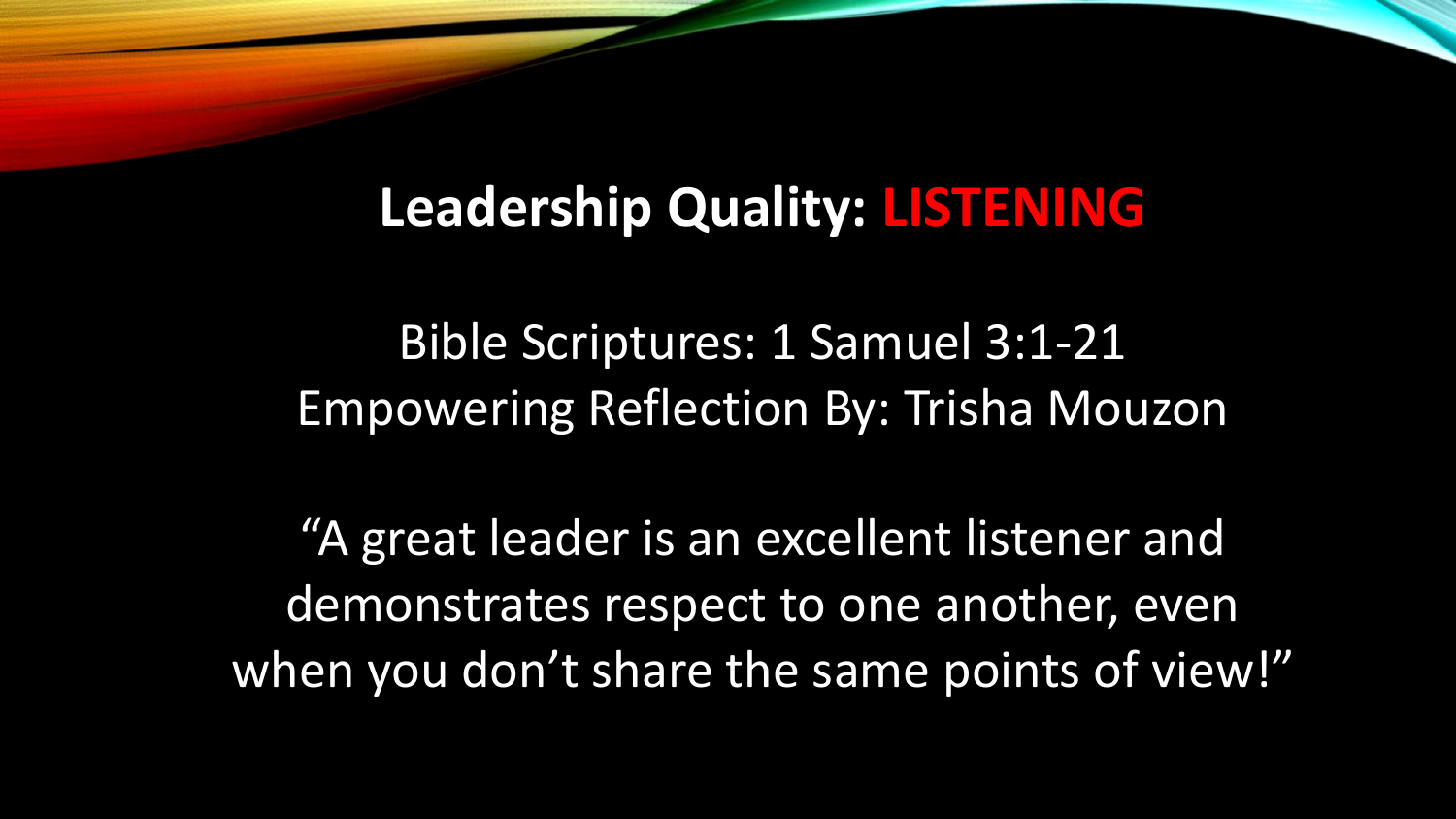## **Leadership Quality: RESPONSIBILITY**

Bible Scriptures: Matthew 27:11-26 Empowering Reflection By: COJ Semper Fi (Always Faithful)

"Leaders—wherever they sit—become the head of the table. They align their authenticity and actions. Leaders walk their talk."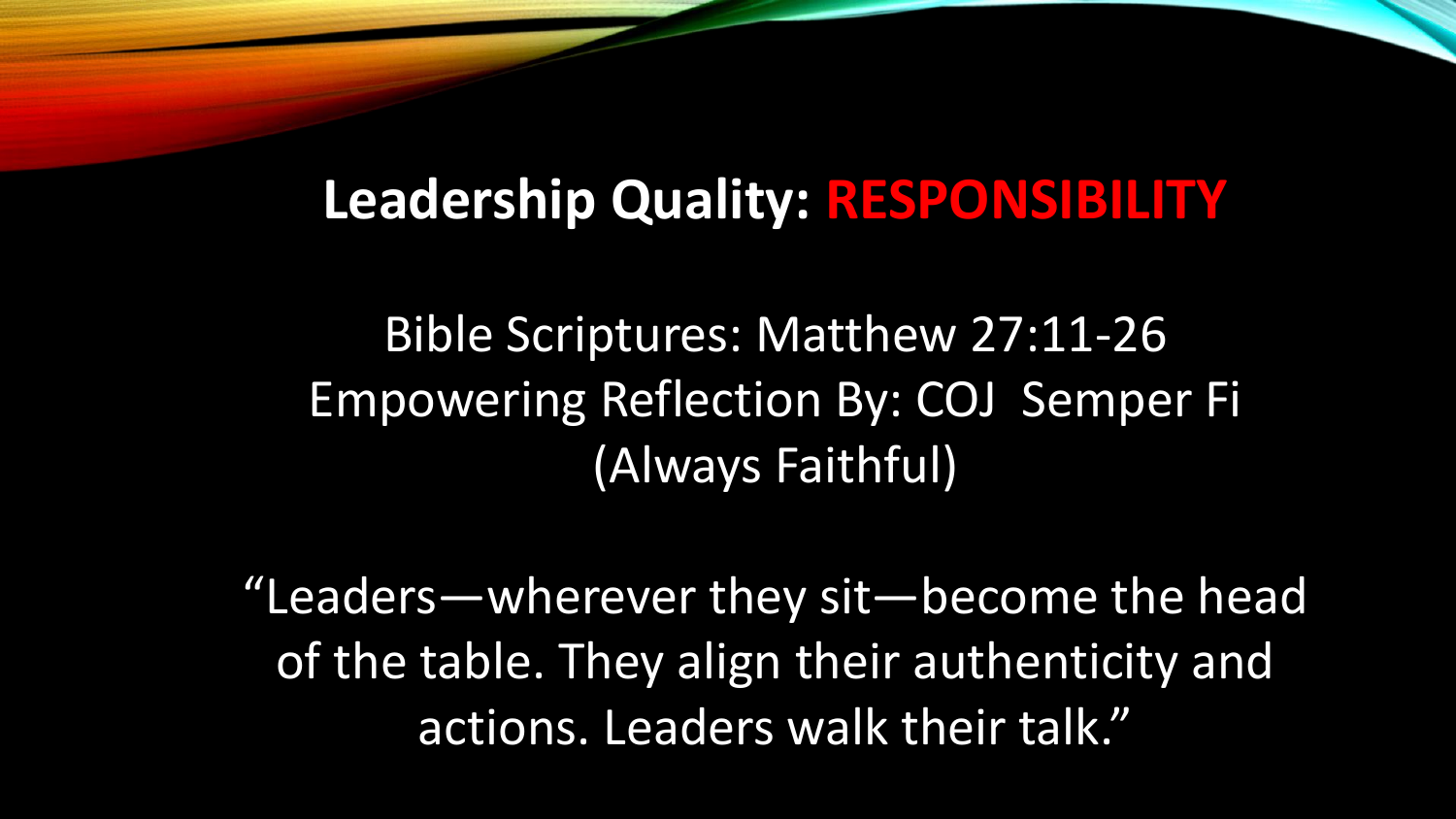# **Leadership Quality: SERVANTHOOD**

Bible Scriptures: Luke 10:25-37 Empowering Reflection By: Deborah E. Hope

"Imagination is your greatest gift. Don't be afraid to use it. Imagine yourself as being okay…whole, complete, and perfect. And then create your tomorrow."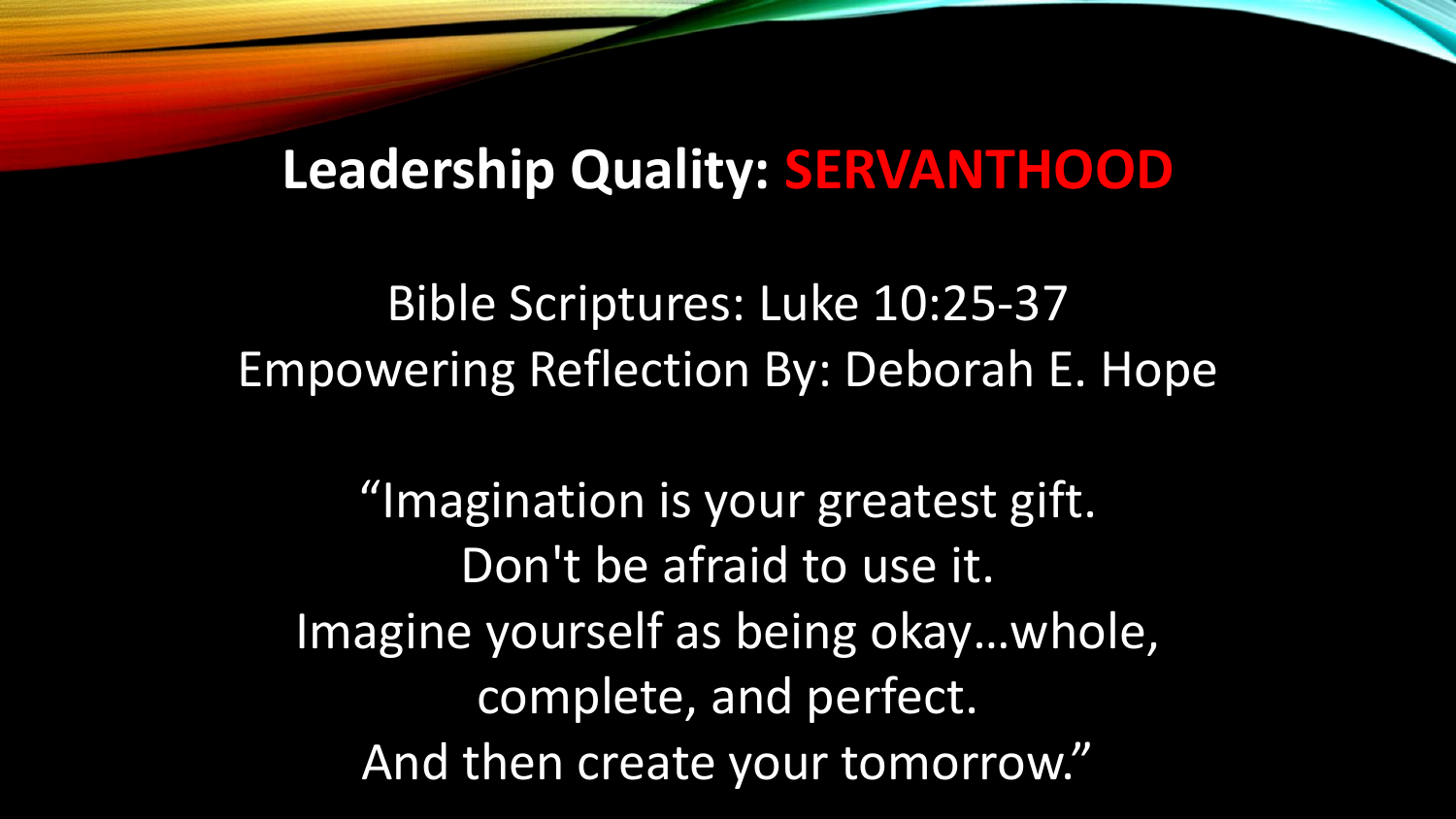#### **Leadership Quality: TEACHABILITY**

Bible Scriptures: Daniel 4:4-37 Empowering Reflection By: Harold Miles

"Learn to listen to others; know when to trust the wisdom and knowledge they share."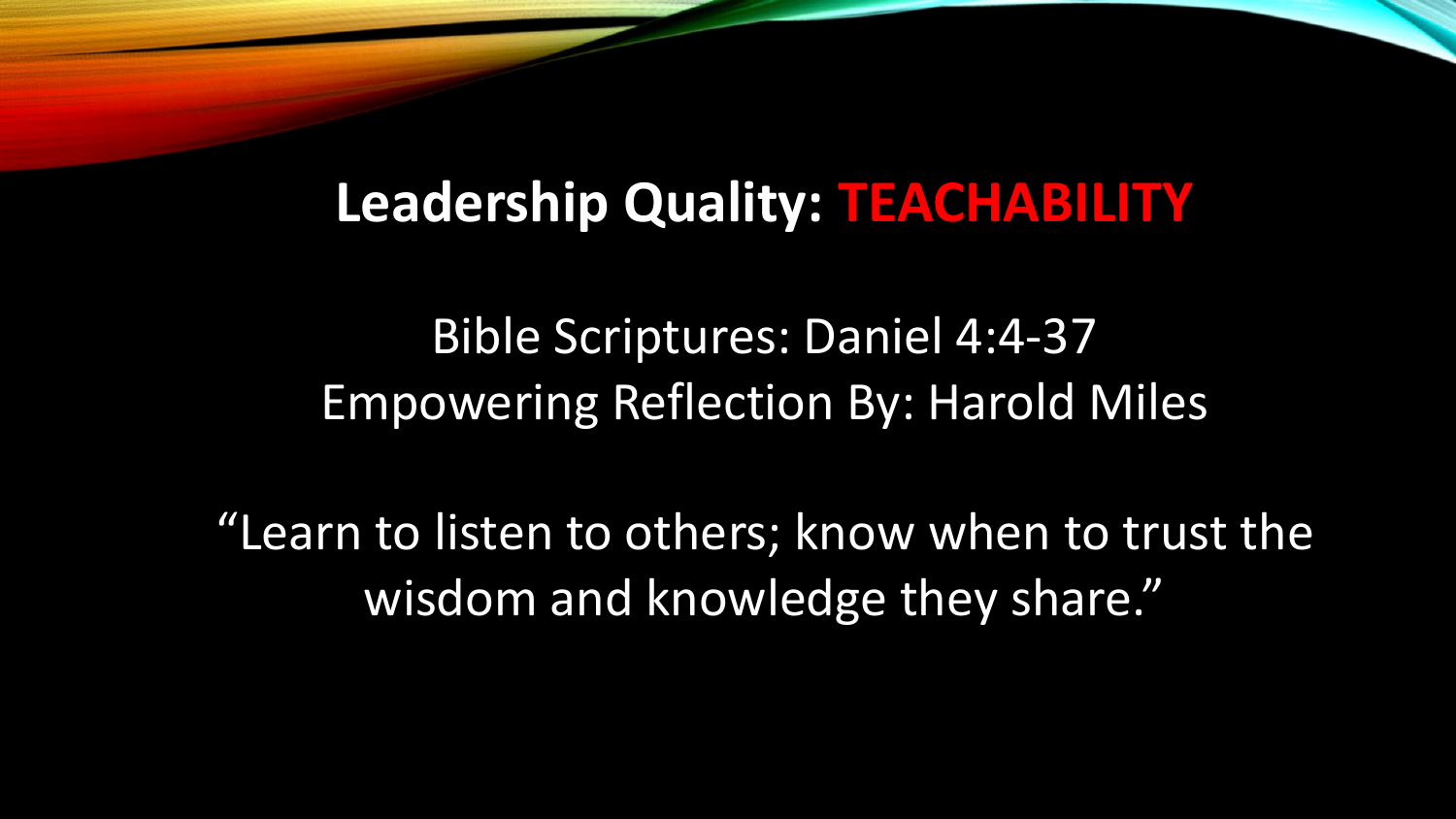#### **Leadership Quality: POSITIVE ATTITUDE**

Bible Scriptures: Matthew 7:7-12 Empowering Reflection By: Darius Miles

"Clarify your requests to God, and never settle. He will never leave you, nor forsake you!"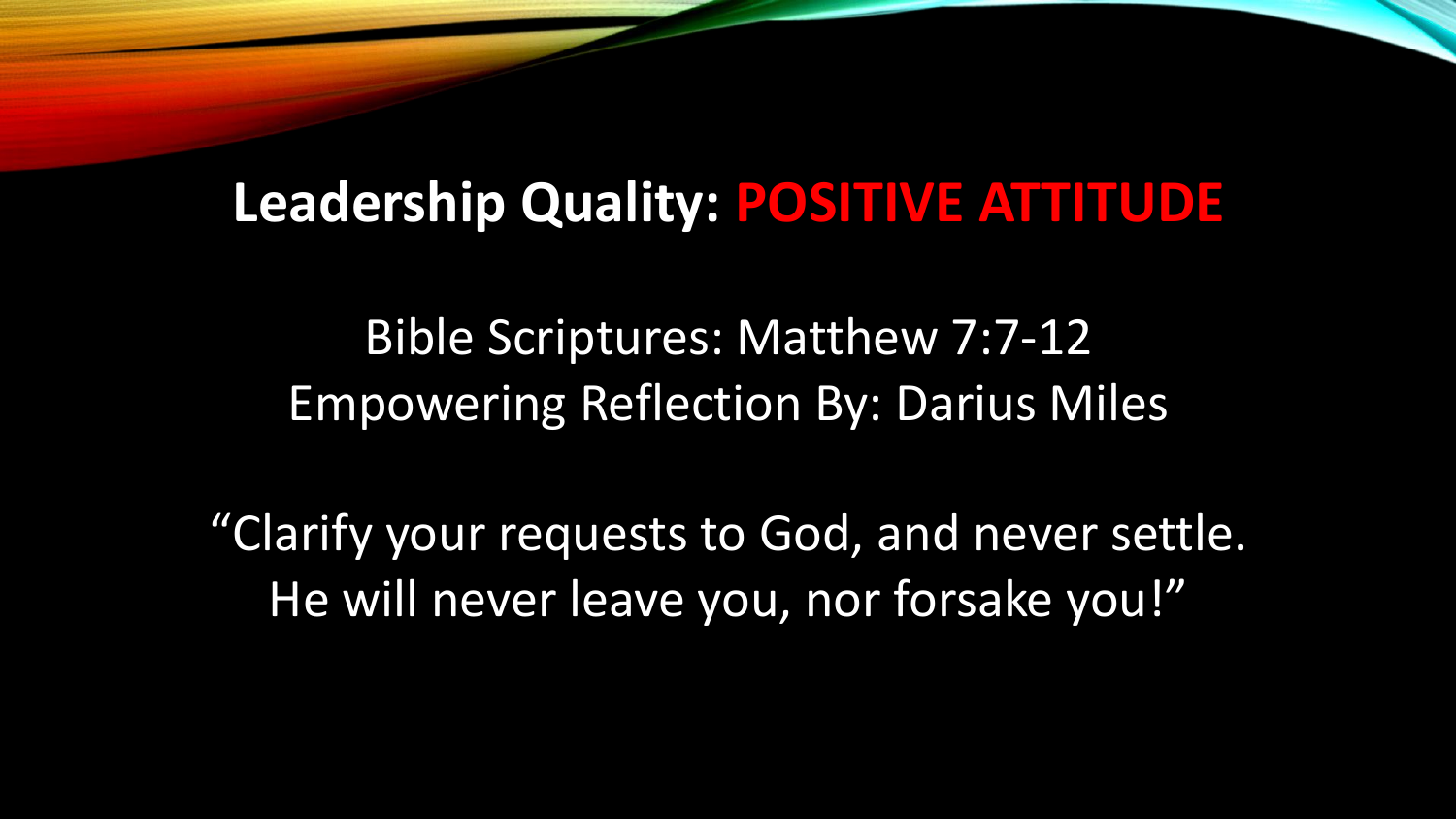## **Leadership Quality: RESPONSIBILITY**

Bible Scriptures: Luke 15 Empowering Reflection By: Rev. Akil Dickens

"Jesus shares three parables that require Responsibility. During this time you must be responsible to that which God grants you."